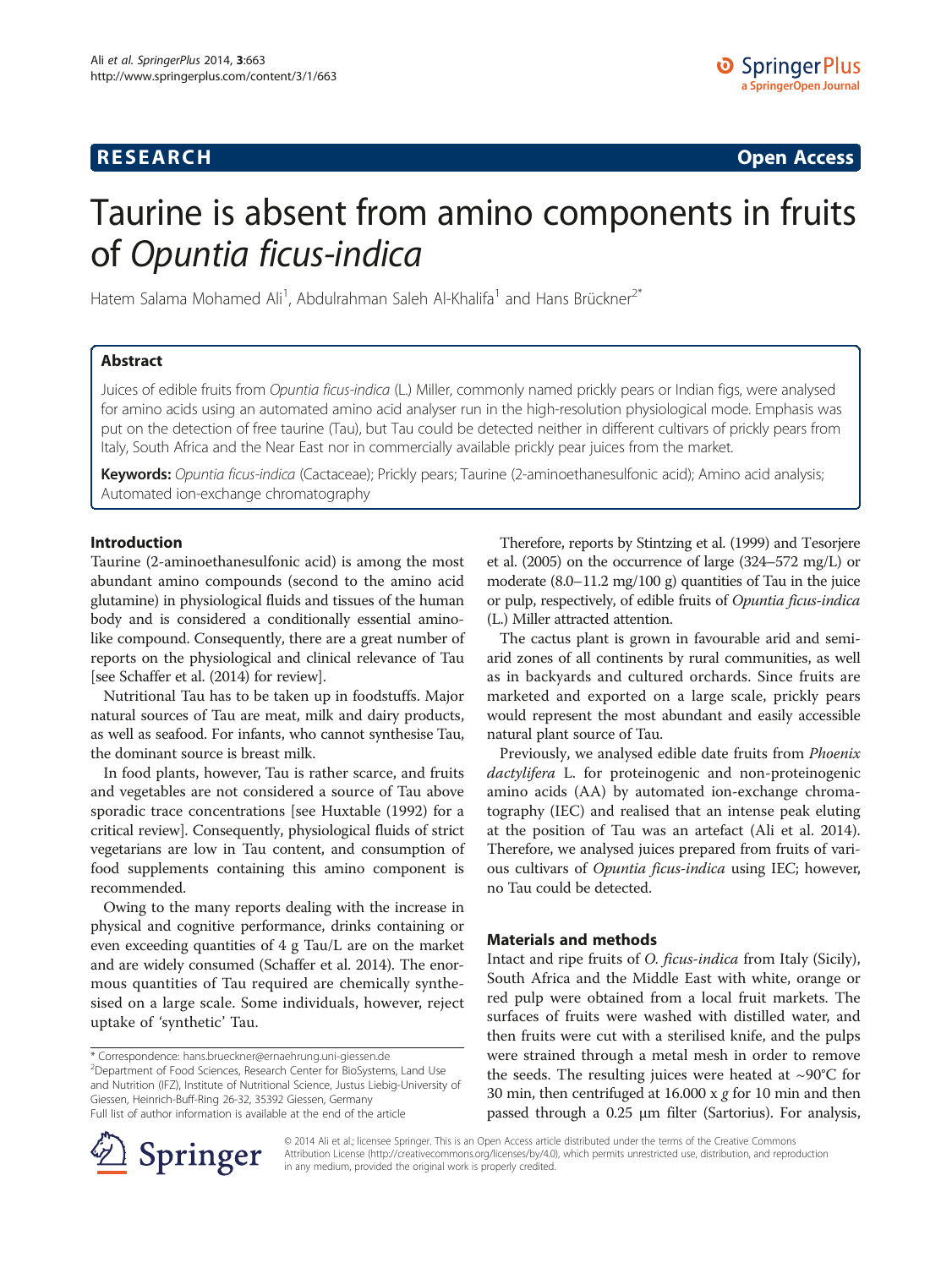<span id="page-1-0"></span>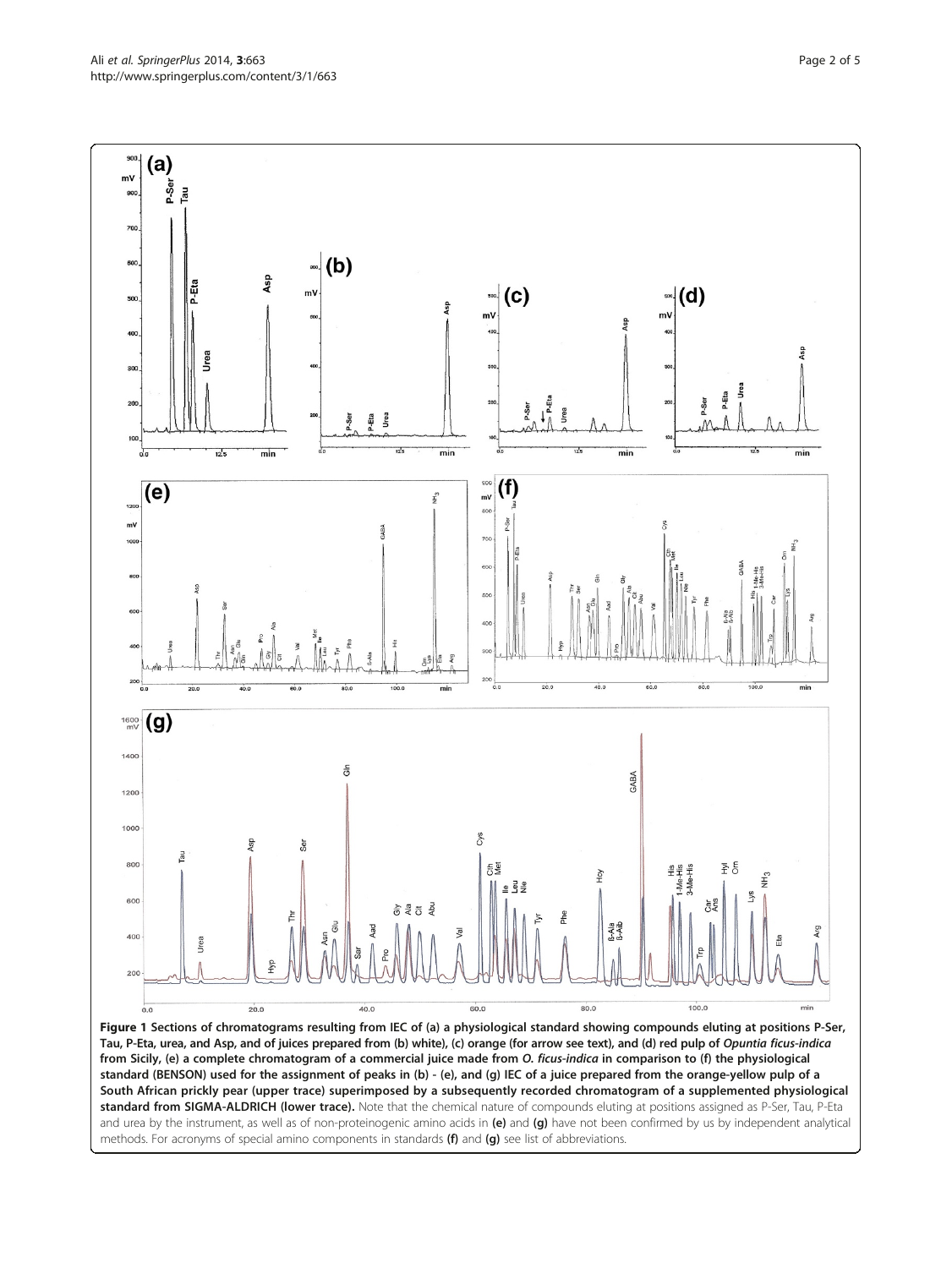<span id="page-2-0"></span>the resulting supernatants were diluted 1:3  $(v/v)$  with the common pH 2.2 buffer of the amino acid analyser and aliquots were injected using the 20-μL loop of the instrument. In addition, two batches of a commercially available juice from O. ficus-indica was analysed after dilution 1:4 (v/v) with the buffer. According to the manufacturer's declaration, to these juices (purity 97%), small amounts of lemon juice of 'organic' origin were added.

The analytical instrument used was a Biotronik LC 3000 automated amino acid analyser (Eppendorf-Biotronik, Hamburg, Germany) run in the physiological mode. Amino compounds eluted were derivatised with ninhydrin and photometrically measured at 570 and 440 nm (for quantitation of Pro). Quantification was performed by using external calibration and a physiological standard from BENSON Inc. (via BIOTRONIK) (see Figure [1f](#page-1-0)), and physiological standard A9906 from SIGMA-ALDRICH, St. Louis, MO, USA (see Figure [1](#page-1-0)g, lower trace). The SIGMA-ALDRICH standard was supplemented with Gln and Asn but did not contain P-Ser and P-Eta; the BENSON standard contained P-Ser and P-Eta but was lacking Eta. For full details of the instrument and chromatographic conditions, see Ali et al. ([2014\)](#page-4-0). Assignment of amino components was made by superimposing chromatograms of analytes and standards in subsequent runs; for an example see Figure [1g](#page-1-0).

## Results and discussion

We analysed juices prepared from the pulp of fruits of cultivars of O. ficus-indica from the market and commercially

Table 1 Quantities of amino compounds in μmol/L in juices made from the pulp of edible fruits of prickly pears (Opuntia ficus-indica) determined by automated ion-exchange chromatography

|                 | $\mathbf{1}$ | $\overline{2}$ | 3         | 4         | 5         | 6         | $\overline{z}$ | 8         | 9         | 10        | 11        | 12        | 13        | 14        | Range          |
|-----------------|--------------|----------------|-----------|-----------|-----------|-----------|----------------|-----------|-----------|-----------|-----------|-----------|-----------|-----------|----------------|
| Tau             | <b>ND</b>    | <b>ND</b>      | <b>ND</b> | <b>ND</b> | <b>ND</b> | <b>ND</b> | <b>ND</b>      | <b>ND</b> | <b>ND</b> | <b>ND</b> | <b>ND</b> | <b>ND</b> | <b>ND</b> | <b>ND</b> | <b>ND</b>      |
| Urea            | 559.0        | 423.2          | 4702.2    | 16069.6   | 9520.3    | 9718.7    | 5230.7         | 4963.7    | 11057.2   | 2925.3    | 1293.8    | 9086.6    | 3895.6    | 4915.0    | 432 - 16070    |
| Asp             | 808.9        | 460.0          | 330.1     | 1095.5    | 1295.0    | 730.6     | 686.8          | 789.4     | 849.0     | 883.2     | 830.3     | 857.2     | 1113.1    | 1089.7    | 330 - 12 95    |
| Thr             | 97.2         | 47.4           | 27.0      | 189.5     | 125.9     | 169.7     | 150.5          | 141.3     | 137.3     | 171.4     | 134.1     | 54.8      | 122.0     | 121.8     | $27 - 190$     |
| Ser             | 868.8        | 475.1          | 323.7     | 1421.0    | 1150.0    | 973.4     | 1641.5         | 1740.1    | 174.3     | 927.7     | 752.7     | 894.2     | 1107.2    | 1101.4    | 174 - 1740     |
| Asn             | 142.5        | 61.4           | 52.5      | 374.6     | 309.1     | 294.9     | 351.1          | 313.4     | 345.0     | 314.2     | 261.5     | 267.5     | 235.0     | 222.2     | $53 - 374$     |
| Glu             | 113.4        | 215.3          | 153.8     | 55.6      | <b>ND</b> | 96.0      | 31.3           | 41.7      | 54.9      | 127.3     | 140.4     | 235.5     | 353.3     | 386.7     | ND - 387       |
| Gln             | 2746.6       | 3185.8         | 1578.8    | 1068.0    | 1086.2    | <b>NQ</b> | 2346.6         | 1920.9    | 1896.1    | 1427.2    | 1422.2    | 294.6     | 25.3      | <b>NQ</b> | 25 - 3186      |
| Pro             | 4784.8       | 4542.2         | 7299.7    | 7934.3    | 5809.4    | 7267.6    | 6053.3         | 8807.2    | 11161.0   | 3004.9    | 2263.9    | 4544.5    | 8443.3    | 8549.0    | 2050 - 11161   |
| Gly             | 102.0        | 45.6           | 87.9      | 253.6     | 191.4     | 256.1     | 323.7          | 271.6     | 334.3     | 179.3     | 141.5     | 48.1      | 107.9     | 103.3     | 48 - 334       |
| Ala             | 474.2        | 220.2          | 361.2     | 316.5     | 255.6     | 269.0     | 399.2          | 173.3     | 239.1     | 356.8     | 322.2     | 224.6     | 666.0     | 676.2     | $173 - 676$    |
| Cit             | <b>ND</b>    | 18.2           | 39.1      | 283.2     | 110.35    | 79.5      | 52.2           | 55.6      | 145.3     | 21.7      | 16.7      | 62.2      | 64.5      | 80.3      | ND - 283       |
| Val             | 225.8        | 118.2          | 65.5      | 385.6     | 315.0     | 356.0     | 289.4          | 278.1     | 338.5     | 193.2     | 163.4     | 113.9     | 361.1     | 357.6     | $66 - 386$     |
| Cys             | <b>ND</b>    | <b>ND</b>      | 5.9       | 6.6       | 4.1       | 9.4       | 11.2           | 5.1       | 10.2      | 28.2      | 22.0      | 3.6       | <b>ND</b> | <b>ND</b> | <b>ND - 28</b> |
| Met             | 120.3        | 43.8           | 28.8      | 232.4     | 201.9     | 210.0     | 232.6          | 240.1     | 186.3     | 189.1     | 159.0     | 187.0     | 312.9     | 311.5     | $29 - 313$     |
| lle             | 167.8        | 98.1           | 54.8      | 426.9     | 363.0     | 499.8     | 207.4          | 218.9     | 252.9     | 218.2     | 187.4     | 79.7      | 298.0     | 306.5     | $55 - 500$     |
| Leu             | 237.6        | 142.8          | 86.0      | 359.6     | 261.7     | 346.4     | 272.6          | 233.4     | 240.3     | 317.0     | 259.1     | 45.4      | 128.5     | 131.7     | $45 - 360$     |
| Tyr             | 580.7        | 142.3          | 125.3     | 224.9     | 194.0     | 319.6     | 175.3          | 164.1     | 226.3     | 150.3     | 131.7     | 45.9      | 209.1     | 227.4     | $46 - 581$     |
| Phe             | 137.7        | 112.1          | 85.3      | 534.5     | 499.1     | 525.0     | 402.5          | 333.3     | 395.2     | 336.6     | 268.5     | 304.6     | 393.1     | 401.0     | $85 - 535$     |
| ß-Ala           | <b>ND</b>    | <b>ND</b>      | <b>ND</b> | <b>ND</b> | <b>ND</b> | <b>ND</b> | 33.0           | 26.6      | 42.3      | <b>ND</b> | 17.3      | <b>ND</b> | 62.7      | 71.6      | ND - 72        |
| GABA            | 1850.6       | 1063.8         | 1045.3    | 4220.4    | 3705.5    | 2556.7    | 3142.3         | 3445.6    | 3780.9    | 1238.2    | 1088.6    | 887.3     | 1862.4    | 1930.0    | 887 - 4220     |
| His             | 600.5        | 810.1          | 145.6     | 668.6     | 511.0     | 769.7     | 531.5          | 563.4     | 675.6     | 357.9     | 302.7     | 330.6     | 304       | <b>ND</b> | ND - 1456      |
| Trp             | 65.1         | 55.6           | 93.4      | 151.7     | <b>ND</b> | 206.0     | <b>ND</b>      | <b>ND</b> | 140.7     | 131.8     | 114.2     | 142.1     | <b>ND</b> | 73.0      | ND - 152       |
| Orn             | 6.0          | 9.2            | 3.9       | 15.6      | 3.9       | <b>ND</b> | 12.9           | 9.6       | 15.7      | 7.0       | 5.8       | 2.5       | <b>ND</b> | <b>ND</b> | ND - 16        |
| Lys             | 255.6        | 180.8          | 151.8     | 276.0     | 179.1     | 269.2     | 355.0          | 267.1     | 308.5     | 277.1     | 229.7     | 35.6      | 42.6      | 48.4      | $36 - 309$     |
| NH <sub>3</sub> | 118.2        | 144.48         | 723.4     | 221.7     | 197.2     | 221.1     | 1217.7         | 543.5     | 922.4     | 552.4     | 490.3     | 476.4     | 2051.9    | 1331.8    | 118 - 2052     |
| Eta             | $(++)$       | $(++)$         | $(++)$    | 121.5     | 82.6      | 98.5      | 175.3          | 71.4      | 103.3     | 186.8     | 168.6     | 65.5      | 99.2      | 117.7     | $66 - 187$     |
| Arg             | 254.5        | 196.0          | 503.3     | 456.6     | 246.0     | 255.7     | 987.4          | 625.3     | 848.7     | 208.7     | 169.4     | 233.7     | 138.0     | 138.9     | 138 - 987      |

1 Green fruit, 2 orange fruit, 3 red fruit (from Sicily); 4-6 orange fruits (from Sicily); 7-9 orange fruits (from Silicy); 10, 11 two orange-red fruits (from the Republic of South Africa); 12, orange fruit (from the Middle East); 13, 14, two different batches of commercial juices from Opuntia ficus-indica; ND, not detected; NQ, not quantified; Eta (++), present in fruit juices 1–3 but not quantified; range, rounded values.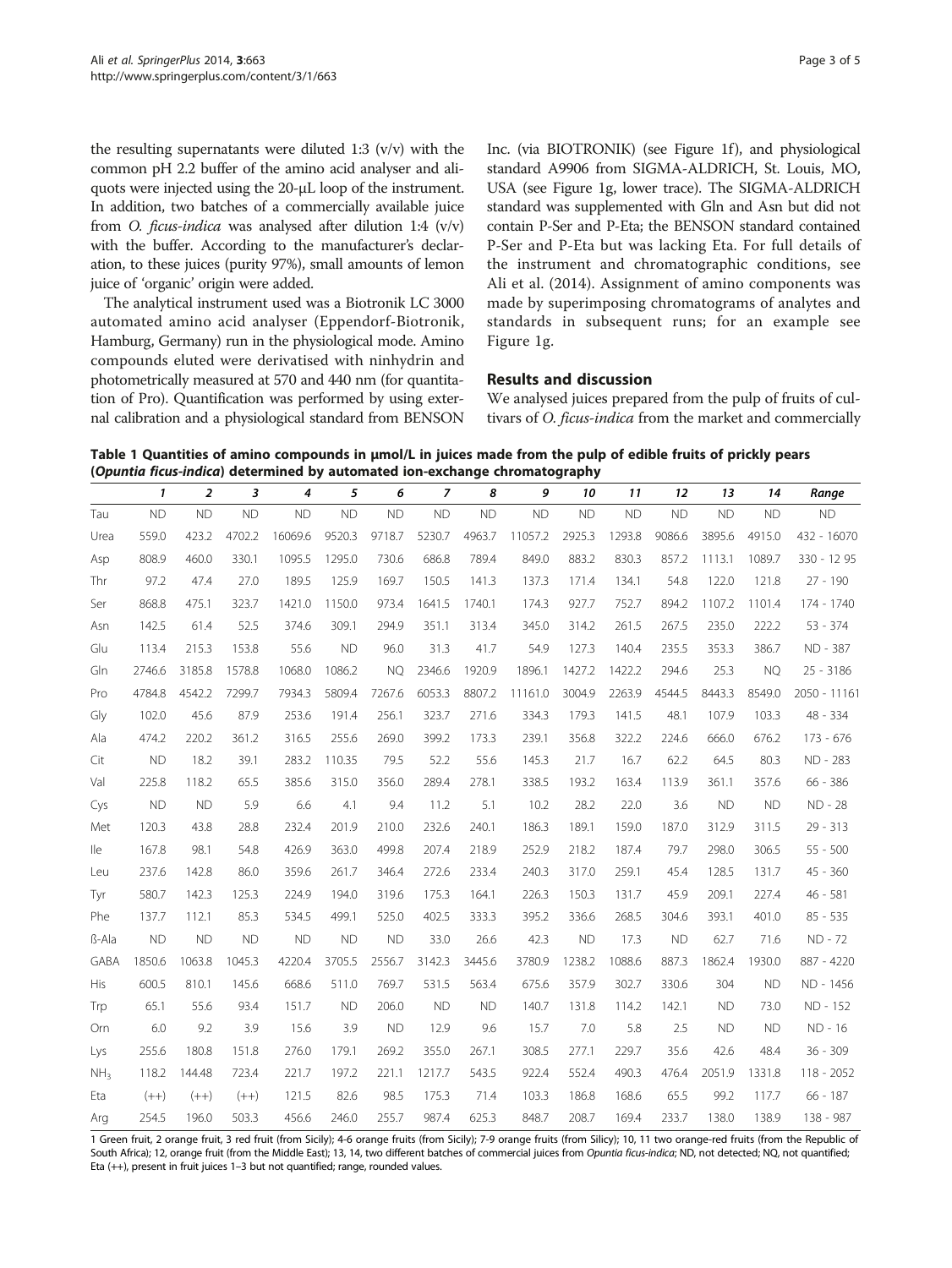available juices by employing an amino acid analyser run in the so-called physiological mode. Selected chromatograms of fruits distinguished by colour and country of origin, and of a commercial cactus pear juice are presented in Figure [1](#page-1-0). In the standards used for calibration, the acidic Tau elutes at the beginning of the chromatogram and is well separated from P-Ser and P-Eta, as shown in the standard displayed in Figure [1](#page-1-0)a. In none of the juices obtained from the prickly pear cultivars Tau was detectable. Only in fruit juice no. 2, traces of a compound eluting close to the position of Tau could be detected (indicated by arrow in Figure [1c](#page-1-0)), but its chemical nature was not confirmed. However, if calculated for Tau, only 2.5 μmol Tau/L (corresponding to 0.26 mg Tau/L) would be present in this juice.

Notably, Askar and El-Samahy [\(1981\)](#page-4-0) analysed Egyptian prickly pear fruits from O. ficus-indica by automated IEC using a Biotronik LC 6000 analyser. No Tau or components eluting before Asp are assigned in the AA elution profile shown.

Quantities of all amino acids and Eta detected in the prickly pear juices and assigned by comparison of retention times with the standards are compiled in Table [1](#page-2-0). Besides common proteinogenic AAs and abundant GABA, non-proteinogenic Cit, Orn and Eta could be detected. In most juices relatively large amounts of urea were detected but its nature was not confirmed. Quantities and assignments of amino acids determined by IEC (with the exception of Tau) are in principal agreement with data resulting from HPLC analysis using OPA/thiol and gas chromatography – mass spectrometry (Stintzing et al. [1999](#page-4-0), Kugler et al. [2006\)](#page-4-0).

It is noteworthy in this context that IEC analyses of juices made from fresh plums by van Gorsel et al. ([1992](#page-4-0)) did not provide evidence for the presence of Tau. In contrast, juices prepared from water extracts of dried plums (prunes) were reported to contain quantities of 100 - 155 mg Tau/L juice. Assignments by the authors were made by retention time. Analysis of commercial prune juice by us using high resolution IEC as described revealed that an intensive ninhydrin-positive peak elutes very close to Tau but definitely does not represent this compound (to be published by the authors). To sum up, there is currently no convincing data for the occurrence of Tau in nutritional fruit juices.

In agreement with our data, large quantities of GABA had been detected in prickly pear fruits (Askar and El-Samahy [1981](#page-4-0), Kugler et al. [2006\)](#page-4-0) and represent, together with Pro and Gln, the most abundant amino acids in prickly pear fruits. In plants, Gln serves as reservoir for excessive ammonium. After enzymic conversion into Glu, it serves as precursor of Pro and Arg. The latter is synthesised via intermediate Orn and Cit both of which have been detected in low amounts in the juices.

Gln is also the precursor of non-proteinogenic GABA in plants which is, like Pro, considered as response to biotic and abiotic stress (Bouché and Fromm [2004\)](#page-4-0).

In most juices, relatively large amounts of urea were detected. In plants, urea mainly derives from catabolism of arginine by arginase (Witte [2011\)](#page-4-0) but urea is usually not considered in fruit juice analyses.

From a nutritional point of view, the relatively large quantities of Gln, Arg, and Pro are of interest as these amino acids are considered as so-called functional amino acids, defined as key metabolic amino acids (Wu [2010\)](#page-4-0).

## Conclusions

- i) Tau is not a constituent of edible fruits of Opuntia ficus-indica.
- ii) The relatively large or moderate amounts assigned as Tau in the literature in fruits of O. ficus-indica might result from confusion with GABA owing to the analytical method used (OPA/thiol) or, less likely, from special fruit treatment or use of manure.
- iii) The most abundant amino acids in the fruits are Pro, Gln and GABA. Moderate amounts of free Eta could be detected in all juices, and low amounts of Cit and Orn in some juices. The presence of urea has to be confirmed further.

#### Abbreviations

AA(s): Amino acid(s); IEC: Ion-exchange chromatography

Proteinogenic amino acids are abbreviated according to the common three-letter nomenclature; non-proteinogenic amino compounds (occurring in physiological standards but not all found in fruit juices) are abbreviated as follows:

Tau: Taurine; P-Ser: Phosphorylserine; P-Eta: Phosphoethanolamine; Eta: 2-Aminoethanolamine; Hyp: Hydroxyproline; Sar: Sarcosine; Aad: α-Aminoadipic acid; Cit: Citrulline; Abu: α-Amino-n-butyric acid; Cth: Cystathionine; Nle: Norleucine (internal standard); Hcy: Homocystine; ß-Ala: ß-Alanine; ß-Aib: ß-Aminoisobutyric acid; GABA: γ-Aminobutyric acid; 1-Me-His: 1-Methylhistidine; 3-Me-His: 3-Methylhistidine; Car: Carnosine; Ans: Anserine; Hyl: 5-Hydroxylysine; Orn: Ornithine; Eta: Ethanolamine (2-Aminoethanol).

#### Competing interests

The authors declare that they have no competing interests.

#### Authors' contributions

HSMA, ASA-K and HB had the idea resulting from the search for taurine in date fruits (see references). HB selected fruits samples, organized external analyses, and wrote a draft of the paper. HSMA and AA-K discussed and completed the draft. All authors read and approved the final manuscript.

#### Acknowledgements

Analyses were supported in part by NSTIP strategic technologies program number 11-AGR 1600-02 of the Kingdom of Saudi Arabia. HB acknowledges his position as a Visiting Professor and Scientific Consultant at the Department of Food Science and Nutrition, King Saud University, Riyadh, Saudi Arabia.

#### Author details

<sup>1</sup>Department of Food Science and Nutrition, College of Food Science and Agriculture, King Saud University, P.O. Box 2460, Riyadh 11451, Kingdom of Saudi Arabia. <sup>2</sup> Department of Food Sciences, Research Center for BioSystems, Land Use and Nutrition (IFZ), Institute of Nutritional Science, Justus Liebig-University of Giessen, Heinrich-Buff-Ring 26-32, 35392 Giessen, Germany.